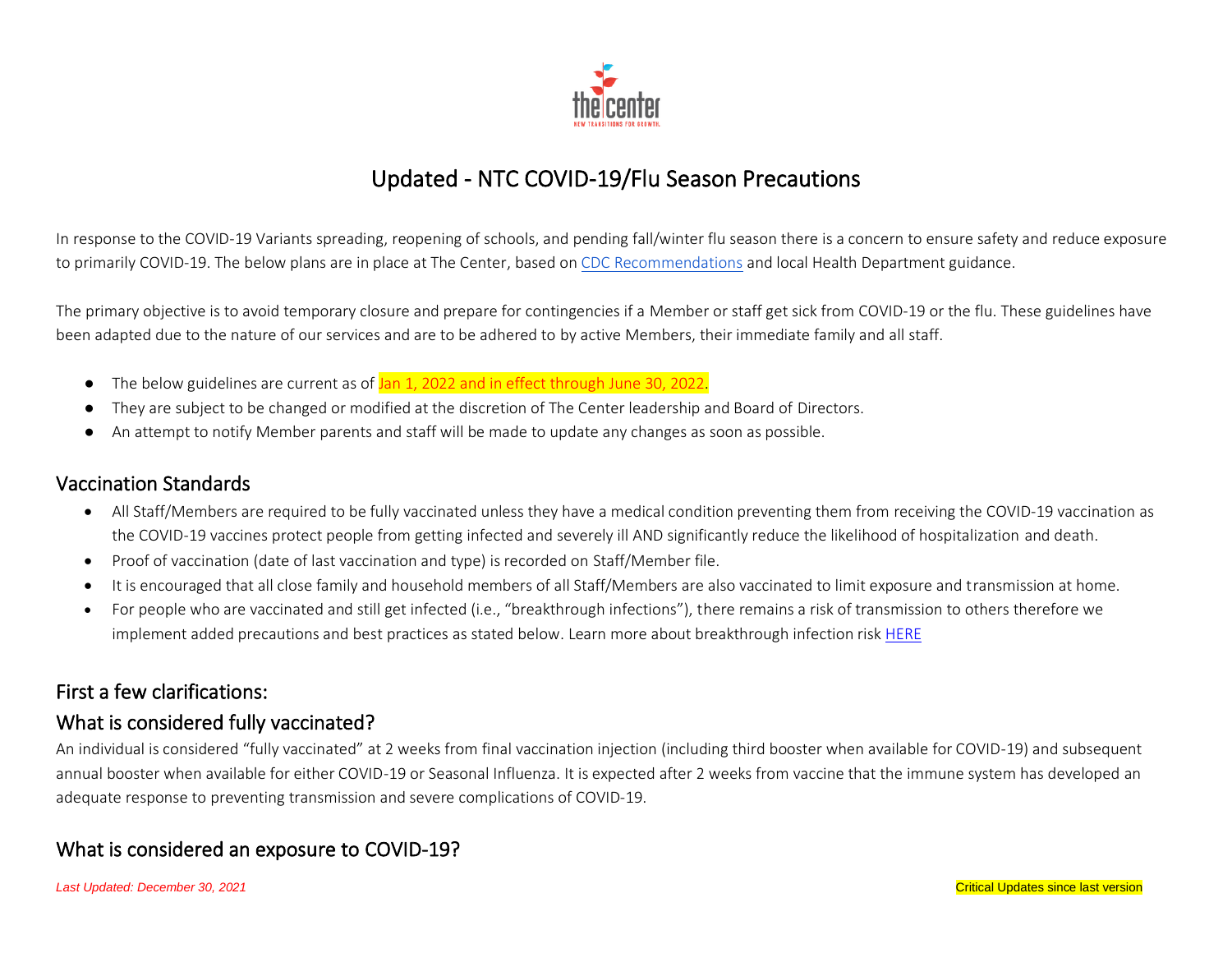

Close contact <6 feet apart and >15 minutes, with or without protection (ie face masks) with someone who has any of the below, whether you are fully immunized or not:

- Recently tested positive for COVID-19
- Displayed COVID-19 or flu-like symptoms regardless of if they have tested positive for COVID-19

## What are the Symptoms of concern?

[COVID-19 symptoms](https://www.cdc.gov/coronavirus/2019-ncov/symptoms-testing/symptoms.html) are of primary concern but signs of the Seasonal Flu are also of concern at The Center due to the impact on staffing. Major symptoms that present for both viruses include: Coughing, Fever >100 degrees F or Chills, Body Aches

## What happens if a Member or Staff has tested positive for COVID-19? What are the self-quarantine guidelines?

The general rule of thumb is to remain isolated until 72 hrs has passed with no active symptoms OR until you have at least 1 Negative COVID-19 test. Below is the "window of exposure" and quarantine timeline we consider and adhere to for each exposure or positive COVID-19 test:

- Exposure Date is the day in which you were potentially exposed to COVID-19, this is within 2 days of symptoms beginning or within 2 days of testing positive.
- The Window of Exposure is the timeline for an opportunity of transmission. This window is considered to begin at the Exposure Date and extend up to 5 additional days. The Transmission Risk is high if the duration and extent of exposure is >15 min and < 6 ft apart at any point within the window of exposure with or without mask wearing.
- If a Staff/Member tests positive for COVID-19 the Self Quarantine Timeline is to remain isolated:

| UN-VACCINATED                                                                                                                                                                                               | <b>FULLY VACCINATED</b>                                                                                                                                                                                                                                                                                                                                                                                                                                                                                                                                                                         |
|-------------------------------------------------------------------------------------------------------------------------------------------------------------------------------------------------------------|-------------------------------------------------------------------------------------------------------------------------------------------------------------------------------------------------------------------------------------------------------------------------------------------------------------------------------------------------------------------------------------------------------------------------------------------------------------------------------------------------------------------------------------------------------------------------------------------------|
| WITH OR WITHOUT SYMPTOMS: Remain isolated for at least 10 days from<br>exposure date or until 72 hrs have passed with no symptoms AND Negative<br>COVID-19 test is required before returning to The Center. | WITHOUT SYMPTOMS: Exposure Risk level is taken into consideration but in<br>general transmission risk is very low. Staff/Member attendance is allowed but<br>with additional safety precautions required until a Negative COVID-19 test is<br>confirmed. Additional safety precautions include 2x a day symptom checks,<br>required mask wearing, eating, and drinking in isolation from other<br>Staff/Members as well as added hand washing.<br>WITH SYMPTOMS: Remain isolated for 10 days or until 72 hrs have passed<br>with no symptoms. A negative test result is not required to return. |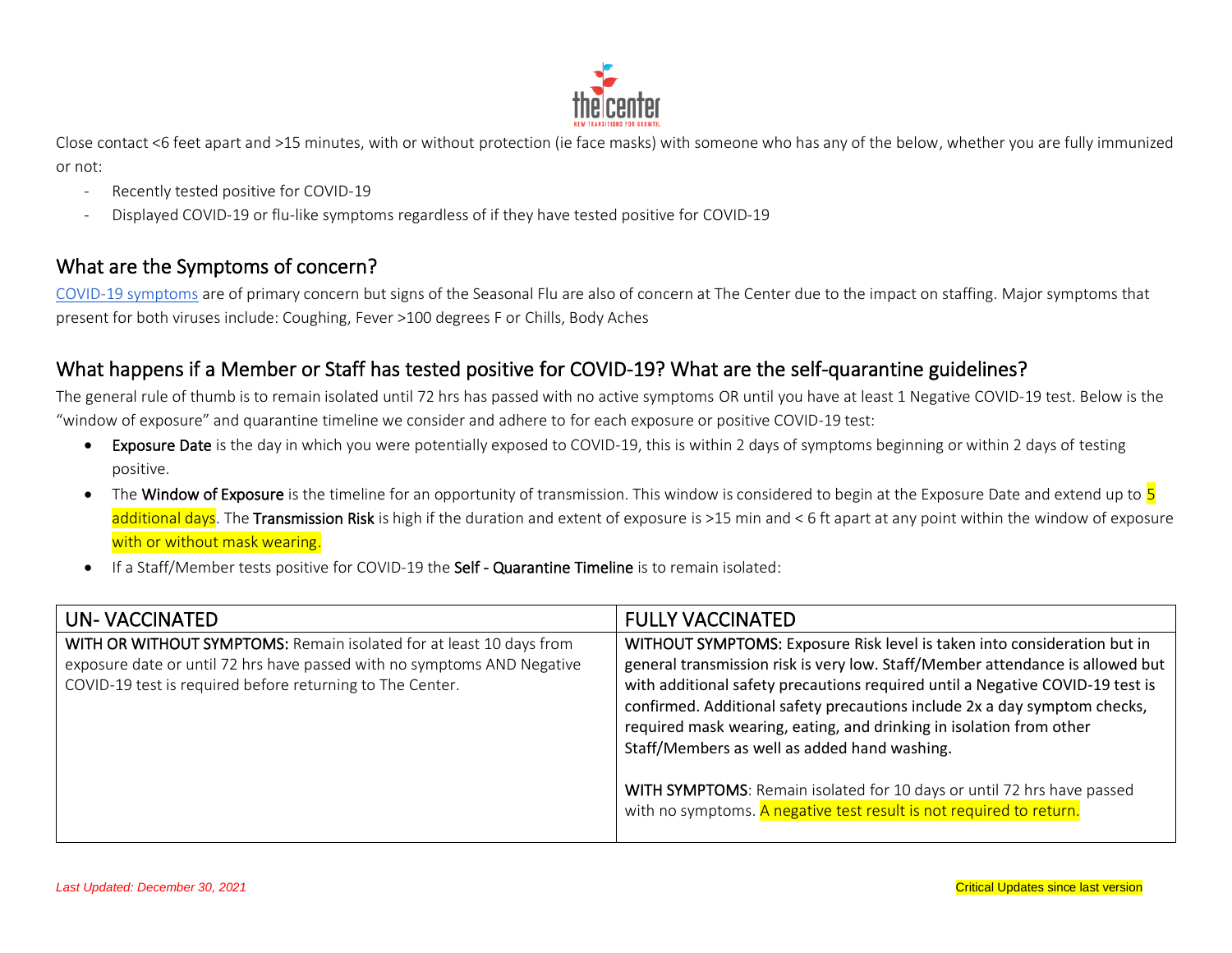

You can shorten isolation period once symptoms subside, but a negative test result is required if return is less than 10 days.

*\*If within your household others may have tested positive for COVID-19 all household members should be symptoms free for 72 hrs before Staff/Members return to The Center.* 

\*For Staff - to support self-quarantine - PTO is applied if available.

## What about if you are unsure about your risk of exposure as a Staff/Member? Do you still need to self-quarantine?

The medical community is constantly learning more about how COVID-19 is transmitted but it is important to recognize that individuals can transmit the virus and may be infectious even if they themselves are not showing any signs or symptoms of COVID-19. Fully vaccinated individuals can still transmit the virus, although this is less common. It is also important to remember that the Flu virus is highly infectious and can live on hard surfaces for up to 24 hours which is why adhering to added precautions and best practices is recommended.

To ensure the safety of our community and avoid unnecessary closures we recommend that at least an at-home COVID-19 Rapid Test is taken if there is any concern – regardless of vaccination status. These can be purchased at local pharmacies for ~\$24 and include 2 at-home tests. The results are available within 15 min and have a high confidence/reliability score to PCR-Lab Test results. Based on the at-home test results follow the above guidelines.

## What qualifies as a negative COVID-19 Test?

A Negative COVID-19 test is considered a confirmed negative PCR-Test (lab test) or 2 consecutive at-home tests taken per instructions with both tests resulting as negative. We expect that proof of test is communicated by providing either a screen shot of lab test or a picture of an home test.

#### Closure Disclaimer

The Center has a small but mighty team. If staff members are out sick, unable to work AND we cannot accommodate alternative staffing we may have to temporarily close or modify our services until staffing needs are resolved. We acknowledge that this is inconvenient especially if we are unable to provide advanced notice. We will try our best to build support for staffing such as volunteers and substitute part-time staff BUT we have financial limitations that restrict these options. In addition, if we have to temporarily close our services the duration and costs of closure may prevent our ability to successfully reopen. We are confident that if we maintain a common agreement on General Safety and Social Distancing Guidelines amongst staff and Members, we will stay healthy, safe, stable and remain open. Membership credits for temporary closures are at the discretion of the Executive Director.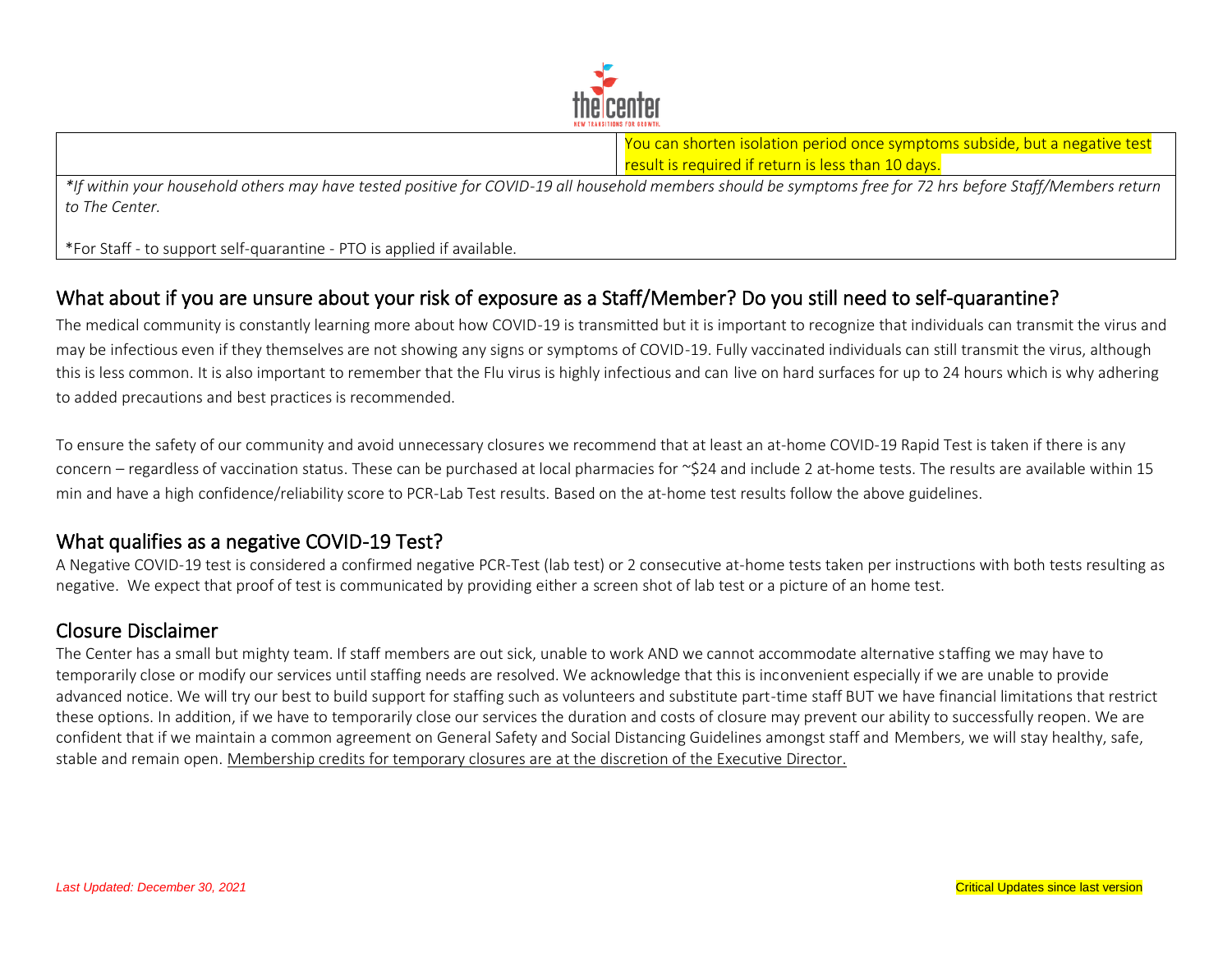

# NTC Community Safety and Social Distancing Guidelines for Staff, Members and Families *(Regardless of Vaccination Status)*

We ask that our staff, active Members and their families in addition to the above adhere to the below safety and social distancing guidelines whenever possible:

- Get vaccinated and encourage those in your household and community to get vaccinated
- Continue to practice social distancing and reasonable precautions including:
	- o Wear a mask when outside of their home and unable to adhere to social distancing >6ft apart or indoors (does not need to be a medical grade mask)
	- o Encourage care givers to wear masks when in close proximity to Member, regardless of vaccination status
	- o Stay at least 6 feet away from people when outside of the home and avoid crowds of more than 10 people
	- o Limit activity outside of the home to essential activities (grocery shopping, pharmacy, medical appointment ect) and try to have a designated person in the home who conducts these activities, limiting them to 1x a week if possible.
- Practice frequent handwashing, throughout the day and especially before and after eating and after using the restroom
- Be diligent about your own personal health and adhere to reasonable precautions by do not attending our program if you have experienced any symptoms, do not feel well or someone in your immediate family has experienced any of the below symptoms:
	- Recent fever?
	- Recent coughing?
	- Difficulty in breathing or shortness of breath?

\*If a Member or Staff presents with any symptoms, we ask that The Center staff is notified ASAP so we may proceed with necessary precautions to maintain the safety of our staff and community. Staff are instructed to inform parents if there are any concerns or symptoms arise while at The Center.

# Daily Arrival and Departure Protocol

- Handicap spot is for who is unloading, we will have a carpool style line. Staff will rotate helping with unloading.
- Staff will meet clients in their car. Parents should unload individuals from vehicles.
- Staff takes temperature at the car. If any signs or illness or temperature arise, they will be turned away from the program that day.
- As soon as a Member enters the building, hands will be washed or sanitized.
- Departure will work the same. One loading at a time in the handicap spot.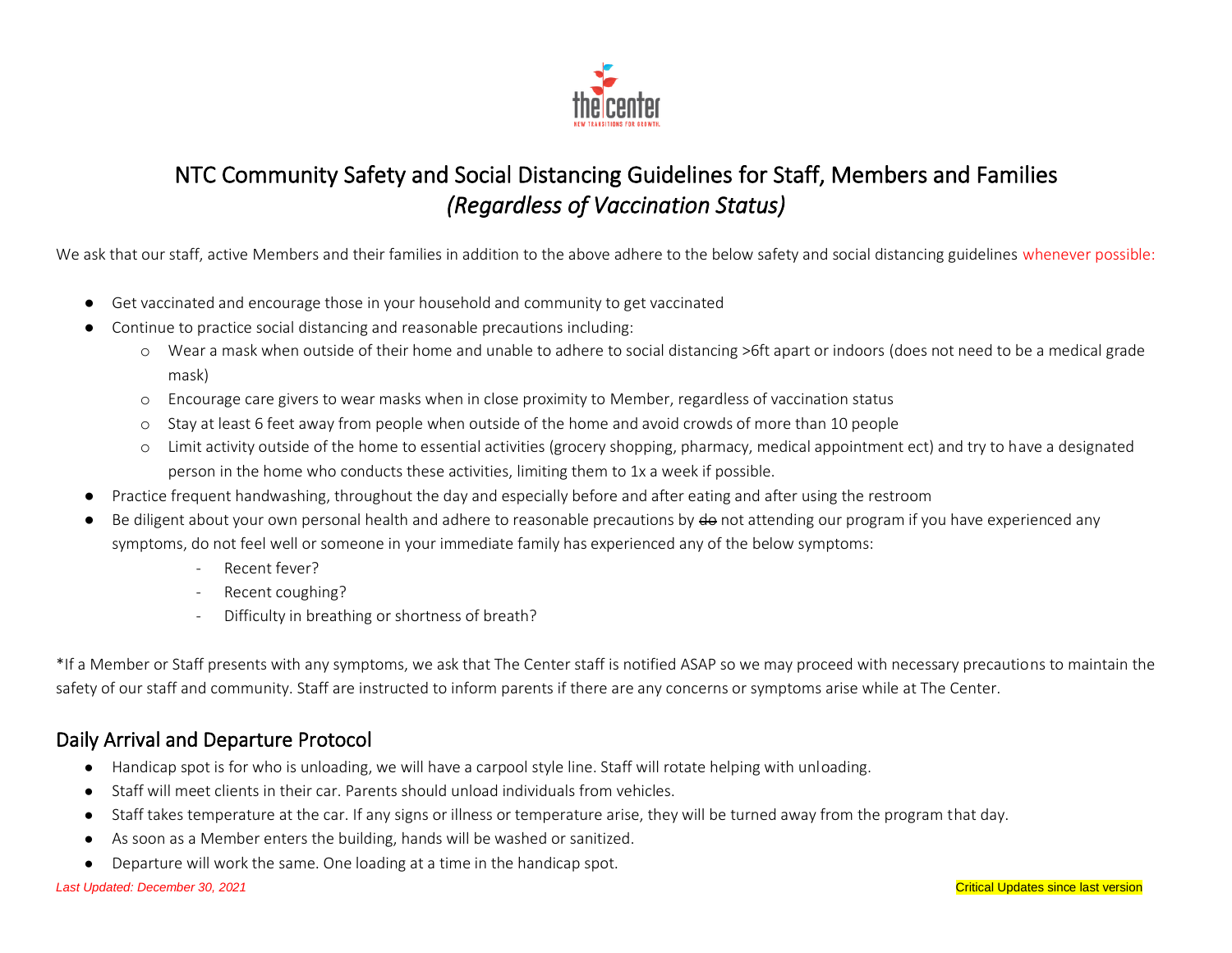

## Key Program Changes

- Staff will document their own and temperature and health screening questions (upon arrival) and any changes to temperature or health concerns daily
- Staff will document Member temperature and health screening questions (upon arrival) and any changes to temperature or health concerns daily
- Staff will wear masks throughout the workday
- Staff will support frequent handwashing of Members
- No program activities related to making food for consumption or cooking life skills
- Activities will be based off materials that do not need to be shared and each Member will have designated materials that will be isolated for their personal use
- Extra sanitizing on surface items used during the activity day
- No snack time
- At lunchtime Members will be reasonably physically separated
- Posters for handwashing and COVID-19 signs and symptoms will be posted for visual reminders and cues.

## Sterilization Protocol - for Staff to Follow at The Center

- 1. Daily Space Sterilization
	- a. Each morning and each afternoon the handrails, chairs, table surfaces, doorknobs, bathroom toilets, sinks and common areas of the facility space will be wiped down with high grade disinfectant.
	- b. Supplies for respiratory hygiene and cough etiquette, including 60%-95% alcohol-based hand sanitizer (ABHS), tissues, no touch receptacles for disposal, and facemasks will be stocked and available for use by staff and Members
	- c. Deep cleaning of entire space at least 2x a week
- 2. Member Sterilization
	- a. Members will be required to wash their hands frequently throughout the day. They must wash their hands before and after eating and using the restroom.
	- b. Staff will ensure that Members properly wash hands and monitor hygiene throughout the day.

## References and Resources:

• [Tarrant County COVID-19 Vaccination Registration Link](https://www.tarrantcounty.com/en/public-health/disease-control---prevention/COVID-19/COVID-19-Vaccine.html)